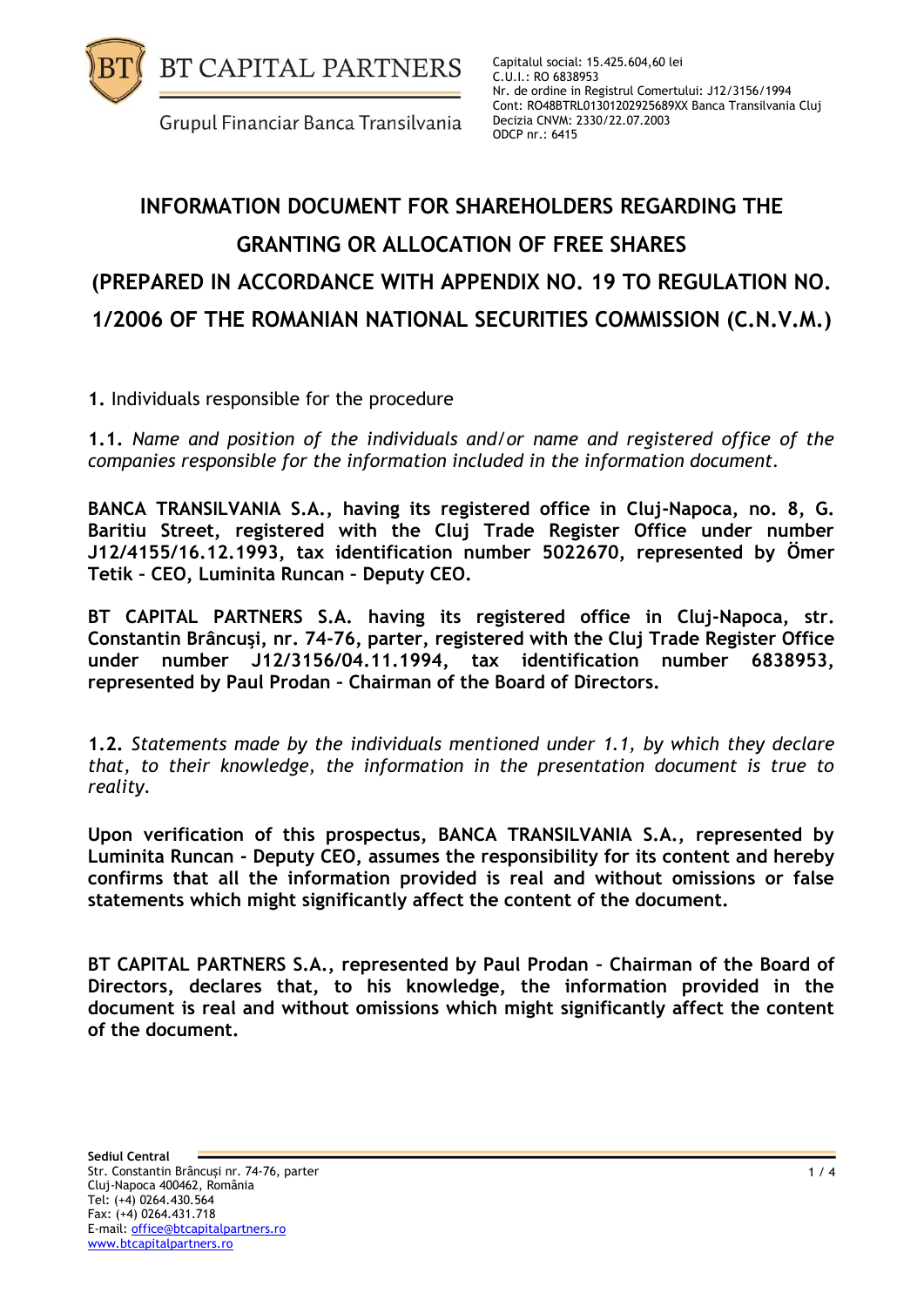

**2.** General information about the issuer

2.1.Name, registered office, tax identification number and company registration number with the Trade Register Office**.**

| Name of the issuer:       | Banca Transilvania S.A;.                                                       |
|---------------------------|--------------------------------------------------------------------------------|
| <b>Registered office:</b> | Str. George Baritiu Nr. 8<br>Cluj-Napoca, Romania;                             |
| Company registration:     | registered with the Trade Register Office<br>Tribunal under number 112/4155/16 |

**attached to Cluj Tribunal under number J12/4155/16.12.1993, tax identification number 5022670.**

**2.2.** Share capital:

| • Value of the subscribed, paid-up capital: | RON 3,026,037,641    |
|---------------------------------------------|----------------------|
| • Number of shares issued                   | 3,026,037,641 shares |
| • Nominal value of a share                  | RON 1                |

**3. Information concerning the free shares granted to the company's shareholders 3.1.** Decisions regarding the increase in the share capital which imply the offer of free shares to the existing shareholders.

**The Extraordinary General Meeting of Shareholders, through the decision of April 27, 2016, decided to Increase the share capital with the amount of RON 620,000,000, by issuing 620,000,000 new shares, at a nominal value of RON 1/share. The increase in the share capital will use the following sources:**

 **The capitalization of the reserves from the net profit of the year 2015 in amount of RON 620,000,000, by issuing a number of 620,000,000 shares, with a nominal value of RON 1/share**

**Each shareholder registered at the registration date, 31.05.2016, will receive, free of charge, for each 100 shares owned, a total number of shares calculated by the following formula 100 x (620,000,000/3,026,037,641 RON).**

**3.2.** The registration date as established by the GMS/BoD, as applicable, for the identification of the shareholders who benefit from the granting or allocation of free shares.

**The registration date as approved by the EGMS for the identification of the shareholders is 31.05.2016.**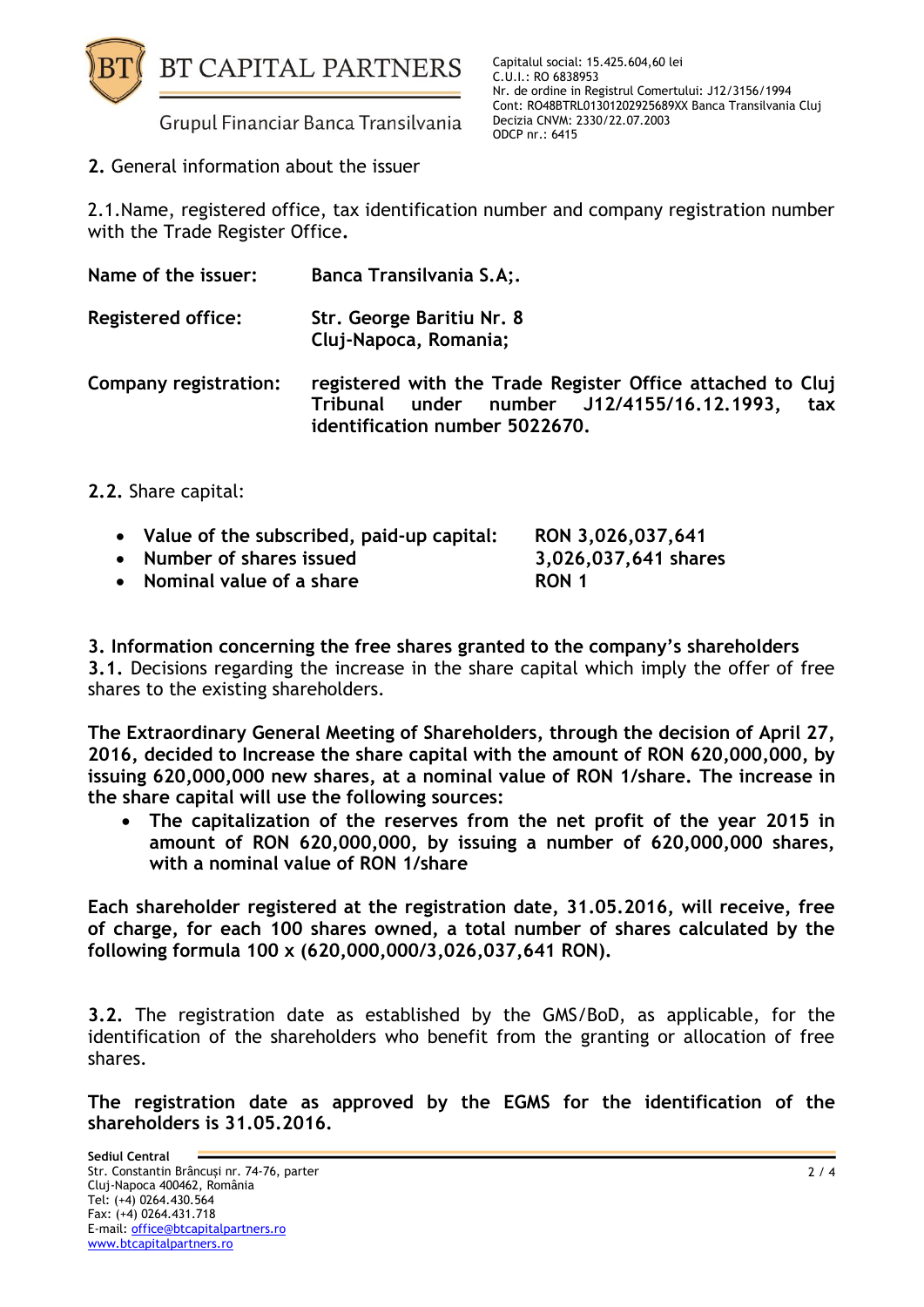

Capitalul social: 15.425.604,60 lei C.U.I.: RO 6838953 Nr. de ordine in Registrul Comertului: J12/3156/1994 Cont: RO48BTRL01301202925689XX Banca Transilvania Cluj Decizia CNVM: 2330/22.07.2003 ODCP nr.: 6415

- **3.3.** Description of the share capital increase:
- the reason of the share capital increase;
- the value and the source of the share capital increase;
- the number of shares issued for the share capital increase.

**The funds obtained from the increase of the share capital shall be used to sustain the current activity of the company.**

**The Extraordinary General Meeting of Shareholders, through the decision of 27.04.2016, decided to increase the share capital of Banca Transilvania with the amount of RON 620,000,000, from RON 3,026,037,641 to RON 3,646,037,641, by issuing 620,000,000 new shares, at a nominal value of RON 1/share. The increase of the share capital will be carried out from the following source:**

 **The capitalization of the reserves from the net profit of the year 2015 in amount of RON 620,000,000, by issuing a number of 620,000,000 shares, with a nominal value of RON 1/share**

**3.4.** Description of the type and class of the securities granted or allocated. The number of free shares allocated for each share owned.

**The securities offered are dematerialized nominal shares. Each shareholder registered at the registration date, 31.05.2016, will receive, free of charge, a whole number of shares calculated by the following formula 100 x (620,000,000/3,026,037,641RON) for each 100 shares owned.**

**3.5.** The value of the increased share capital

**The value of the increased share capital is RON 3,646,037,641.**

**3.6.** The intermediary that helped the issuer with the preparation of the presentation document.

| Intermediary's name:  | <b>BT Capital Partners S.A.</b>                                                                                                                   |
|-----------------------|---------------------------------------------------------------------------------------------------------------------------------------------------|
| Address:              | str. Constantin Brâncuși, nr. 74-76, parter, Cluj-Napoca                                                                                          |
| Company registration: | registered with the Trade Register Office attached to Cluj<br>Tribunal under number J12/3156/04.11.1994,<br>tax<br>identification number 6838953. |

**3.7.** Other information deemed important by the issuer or by the C.N.V.M**.**